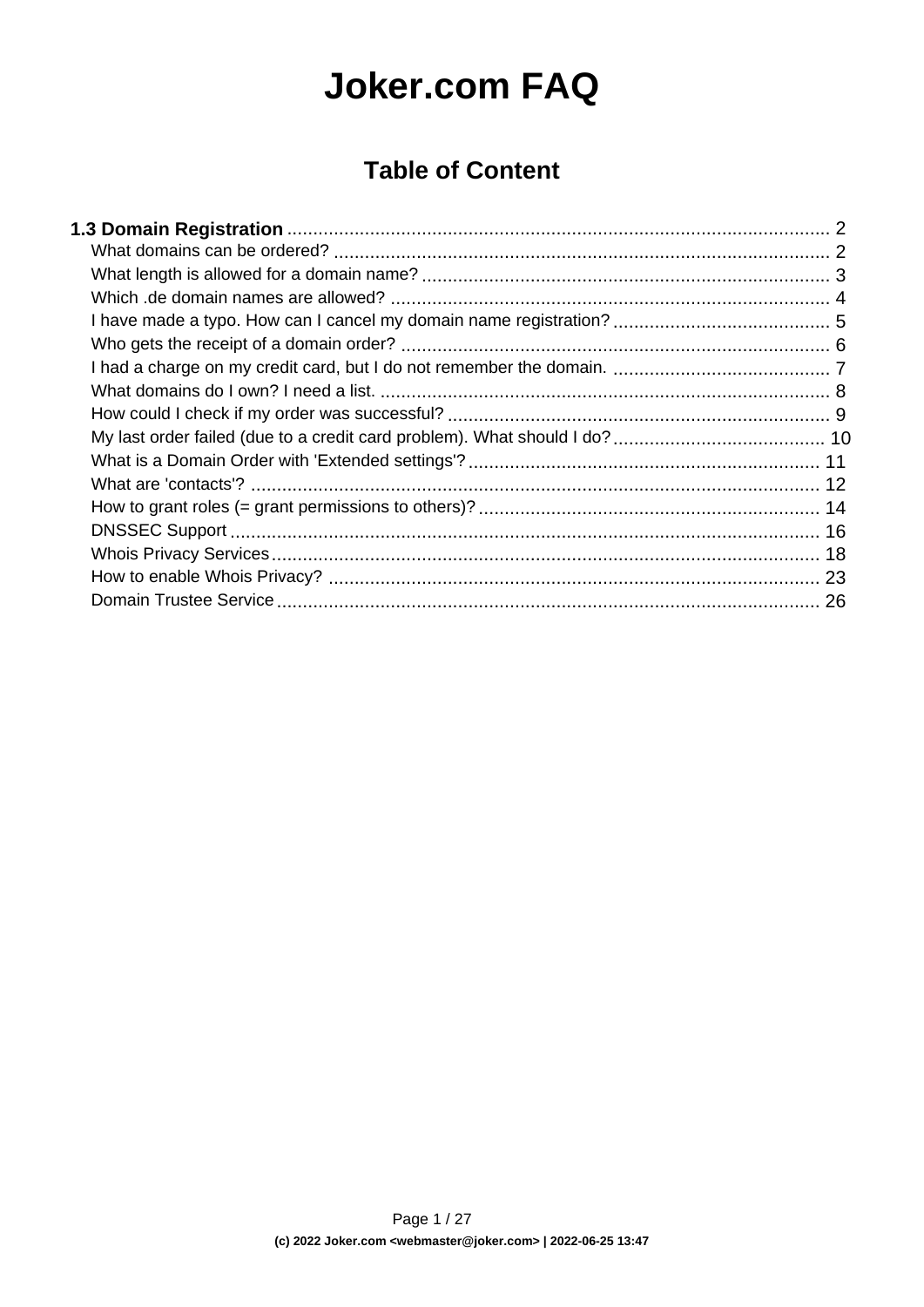#### **What domains can be ordered?**

#### <span id="page-1-0"></span>**Domain Registration**

Joker.com currently offers **most of the generic top level domains** (gTLDs) - including the new top level domains (ngTLDs), and a lot of **ccTLDs** (country domains). Please find the complete list [here.](https://joker.com/goto/prices)

Most top level domains are available for one (1) up to ten (10) years.

 At any time you may renew (prolong) your domain. Before your domain expires, you will be notified by email and asked to renew it. Please find details about this here: [How to renew a](index.php?action=artikel&cat=10&id=87&artlang=en) [domain?](index.php?action=artikel&cat=10&id=87&artlang=en) and [ERRP - Expired Registration Recovery Policy.](index.php?action=artikel&cat=52&id=467&artlang=en)

Resellers also are able to make use of **automatic renewals** ([Auto Renewal\)](index.php?action=artikel&cat=10&id=466&artlang=en) of selected or all domains.

To order domains, please click [here.](..//?mode=order_choose)

Keywords: order,registration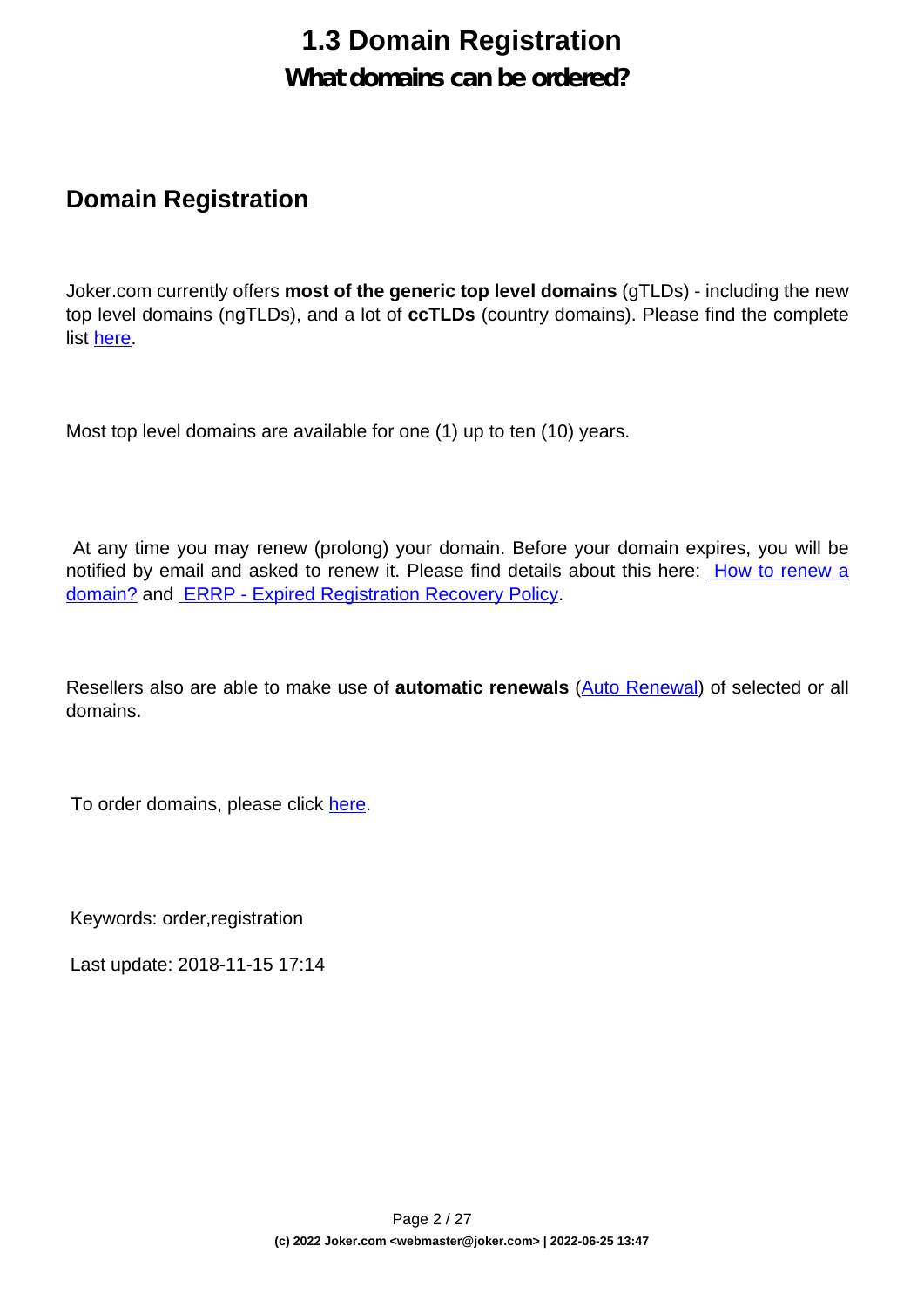## **1.3 Domain Registration What length is allowed for a domain name?**

### <span id="page-2-0"></span>**Length of a Domain Name**

We support a maximum length of **67 characters** (including the endings). A **minimum of 2** (not including the endings) is required by most registries.

The domain name can not start with a hyphen "-", and many domains can not start with "bq-", or have hyphens "--" at the third and fourth position.

Keywords: registration, length, restrictions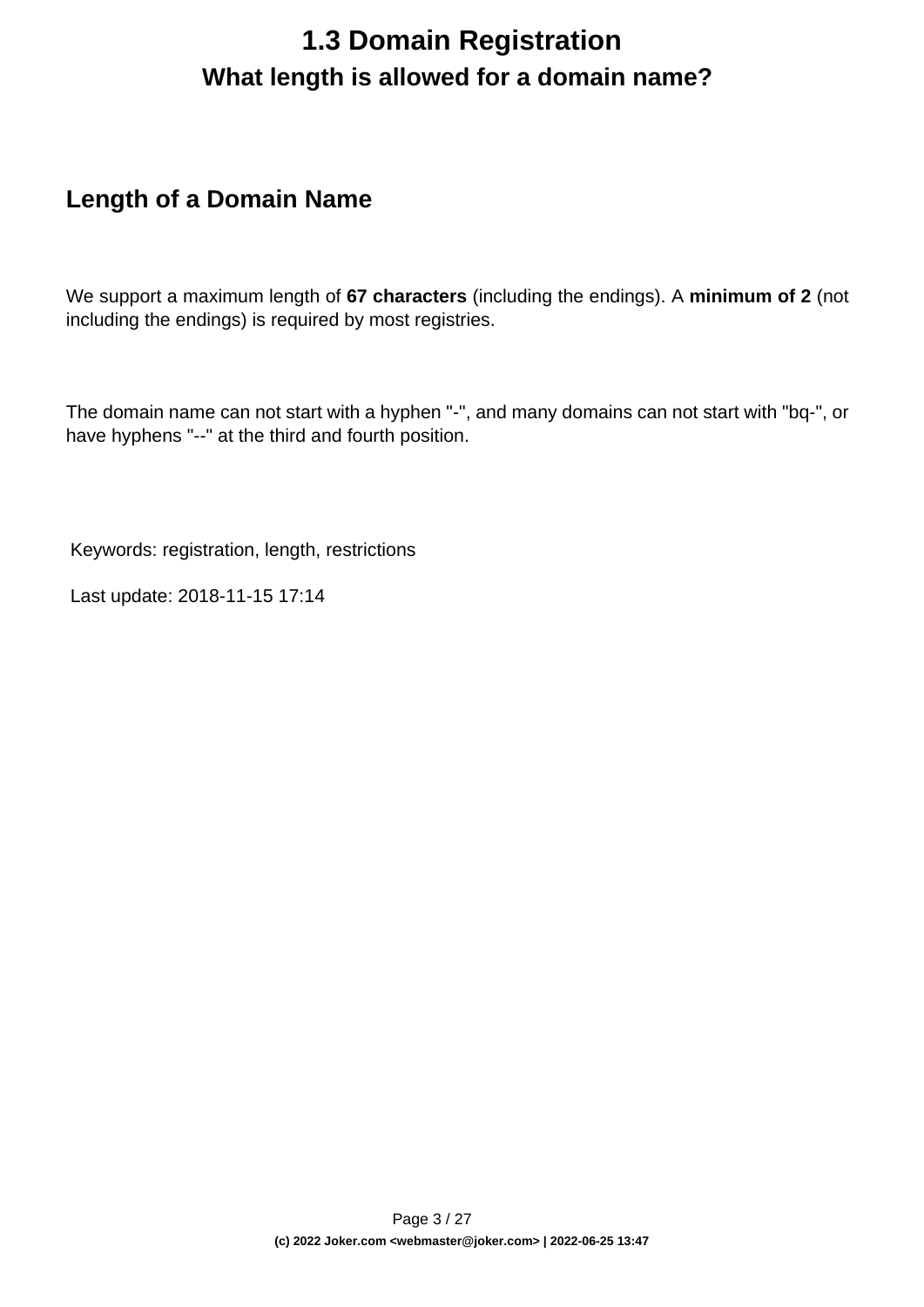## **1.3 Domain Registration Which .de domain names are allowed?**

### <span id="page-3-0"></span>**Registration Policies for .de Domains**

Valid characters for a **.de domain name** are:

- **numbers** (0-9)
- **hyphen** (-)
- **letters** (a-z)

With the introduction of **IDN** registrations, 92 additional characters are allowed from character set Latin Extended-A and Latin-1 Supplement.

Important rules:

- **.de** domains are also allowed to consist of **numbers only**
- a domain name could be between **1 and 63 characters long**, independent whether it is IDN or not
- a domain name can not begin with a hyphen (-)
- hyphens are not allowed on the 3rd and 4th position of a domain name

Please find more information under [DENIC-Domainrichtlinien.](http://www.denic.de/en/denic-domain-guidelines.html)

Keywords: allowed characters,restrictions, tld

Last update: 2018-11-30 16:33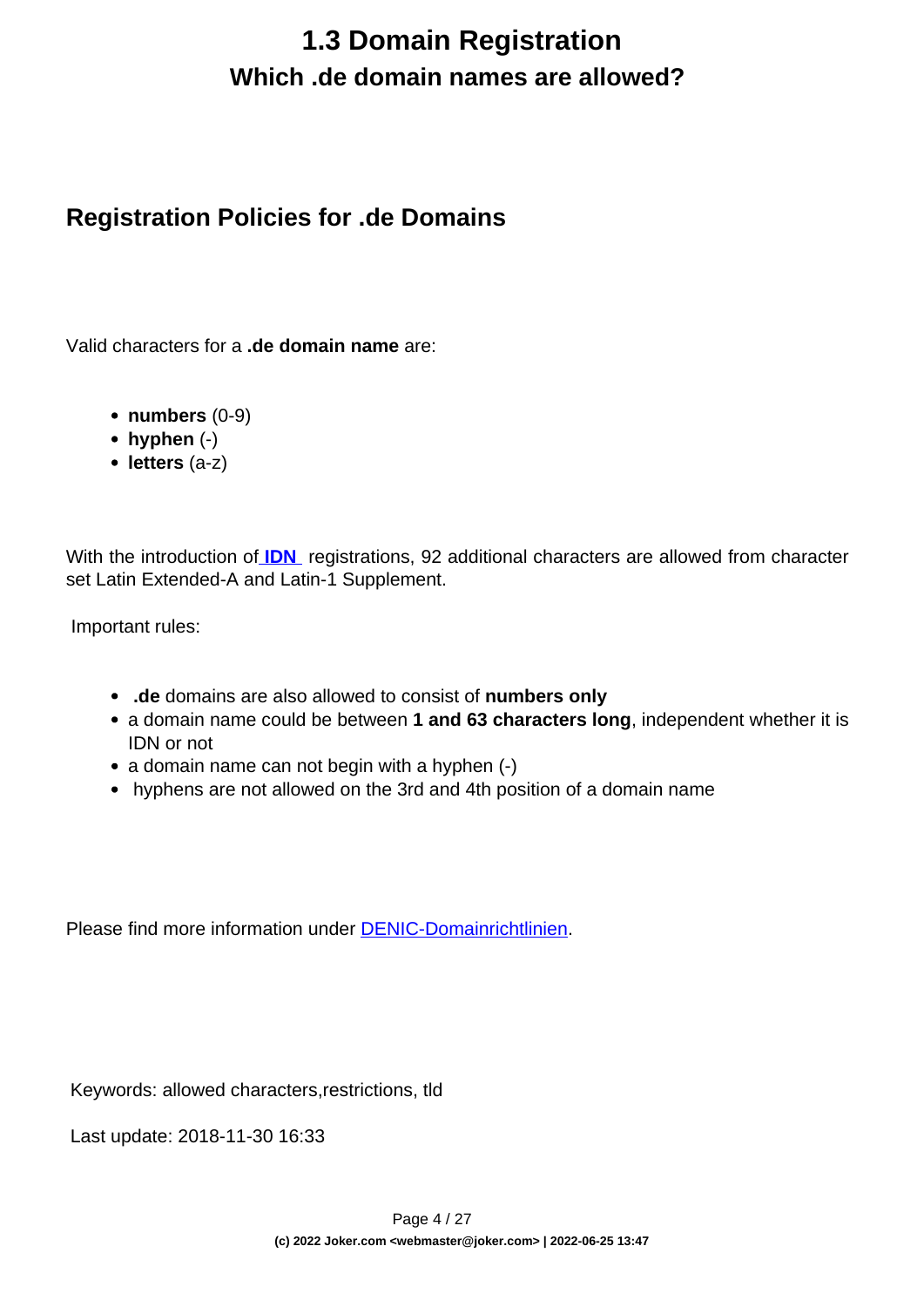### <span id="page-4-0"></span>**1.3 Domain Registration I have made a typo. How can I cancel my domain name registration?**

### **Cancel a domain name registration**

We are sorry but this is not possible. **Domains are registered in realtime**. So please check your domain name **carefully** to avoid any further problems.

In case you made a typo you will have to start again.

Of course, it is always possible to delete a domain name - but this will not result in a refund.

Keywords: mistake, cancel registration

Last update: 2018-11-30 16:34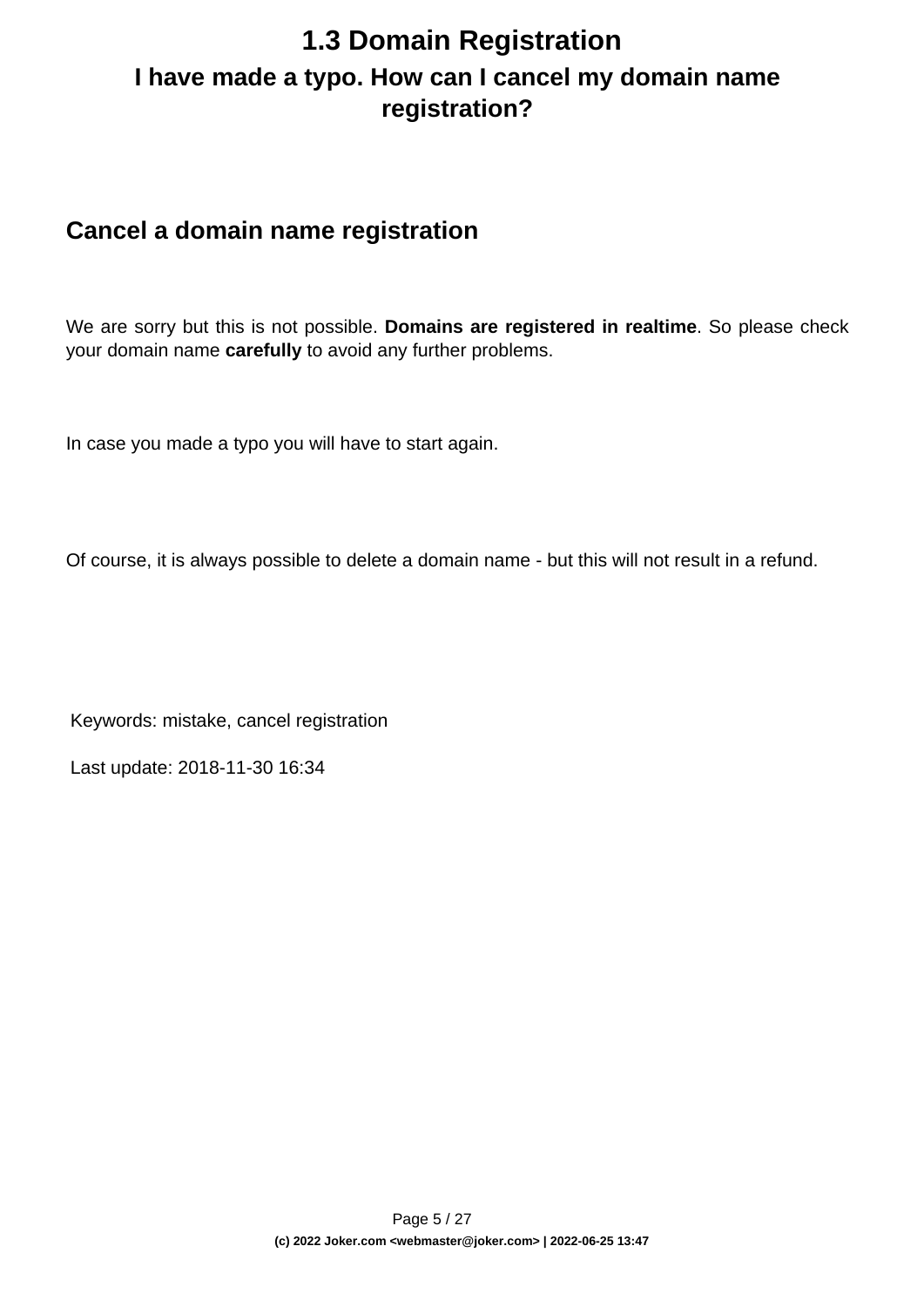## **1.3 Domain Registration Who gets the receipt of a domain order?**

#### <span id="page-5-0"></span>**Domain order receipt**

We do send receipts by email only:

- to the email address of the **login account**
- to the email address of the **Default Billing Address** you set in "[My Profile"](/goto/myjoker)
- to the email address of the billing role **only in case such a role has been created (granted)**

The postal address of the receipt is the same as of the billing contact used.

We do **not** send invoices by regular mail.

Resellers do also get a **monthly invoice** for all sales of the month before, VAT-IDs are accepted.

Please check [here](content/5/446/en/how-to-grant-roles-%3D-grant-permissions-to-others.html) to find out more about 'roles' resp. 'billing role'.

Keywords: receipt, invoice,order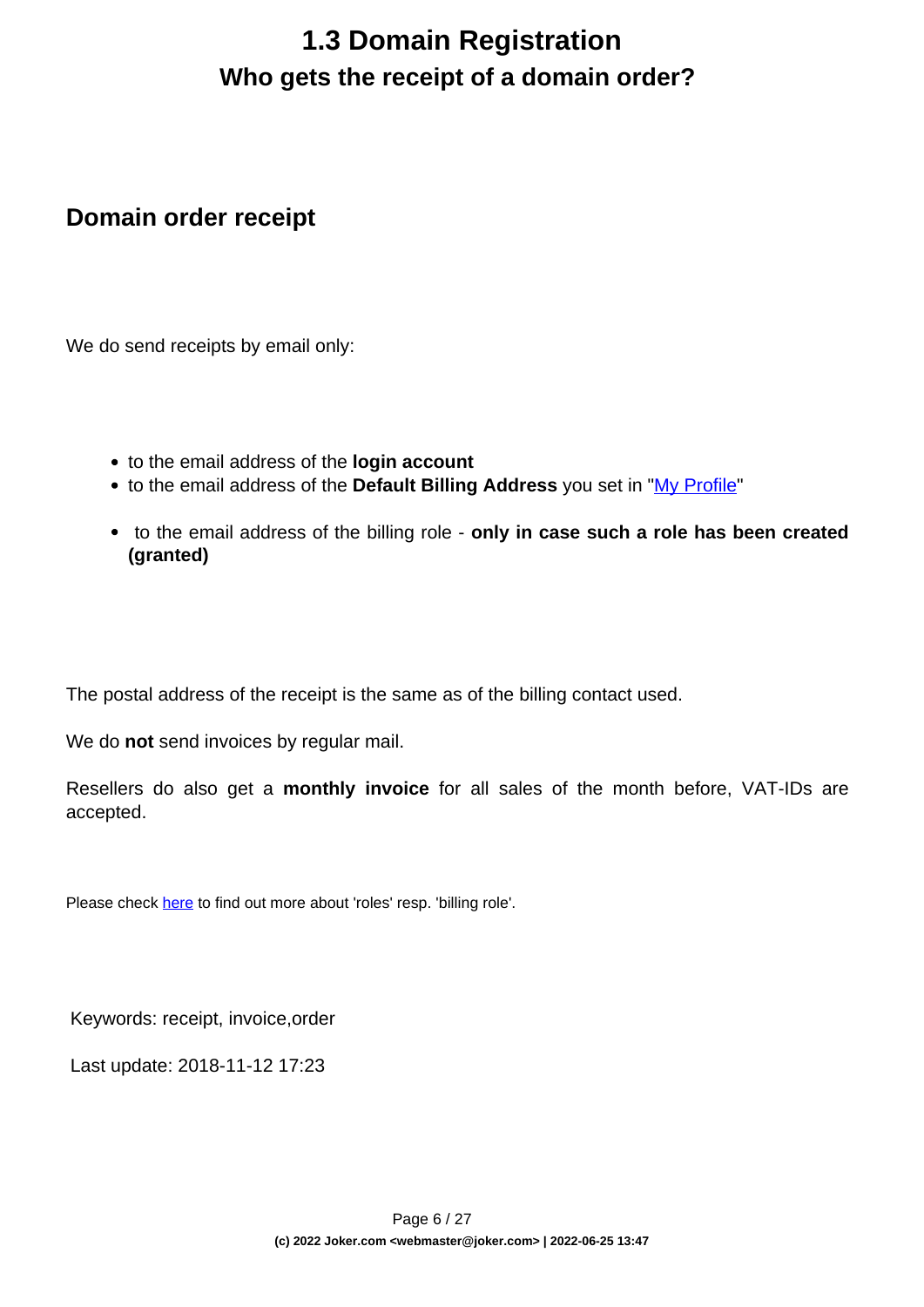## <span id="page-6-0"></span>**1.3 Domain Registration I had a charge on my credit card, but I do not remember the domain.**

#### **Verify charges on your credit card**

Please login into our **Support/Contact** section, using your login name and your password.

Then choose the topic "Billing" and send us

- the date of charge
- the first 4 and the last 4 digits of the credit card number
- your name

We will then investigate this, and contact you to resolve this problem.

Keywords: credit card, order, invoice, receipt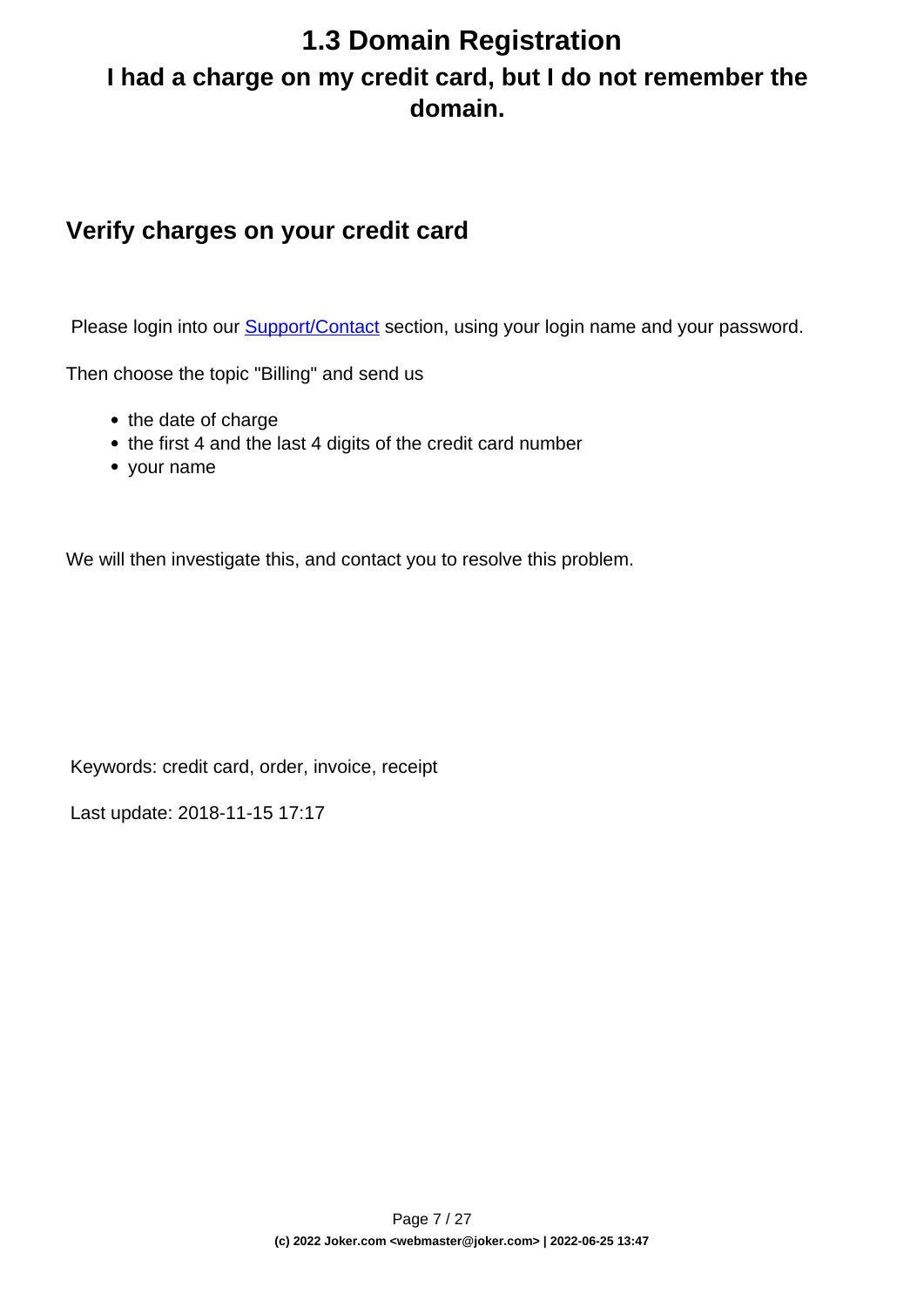## **1.3 Domain Registration What domains do I own? I need a list.**

### <span id="page-7-0"></span>**List of your Domains**

Your domain name is associated with your **Joker.com login account**, i.e. the account you registered them with.

Please login to Joker.com, and visit ["My Domains"](/goto/modify). There you also find an icon for creating a "**print view**".

In case you miss a domain in this list, please check **L** can't see my domain(s) after logging in!

Keywords: domain list, modify domain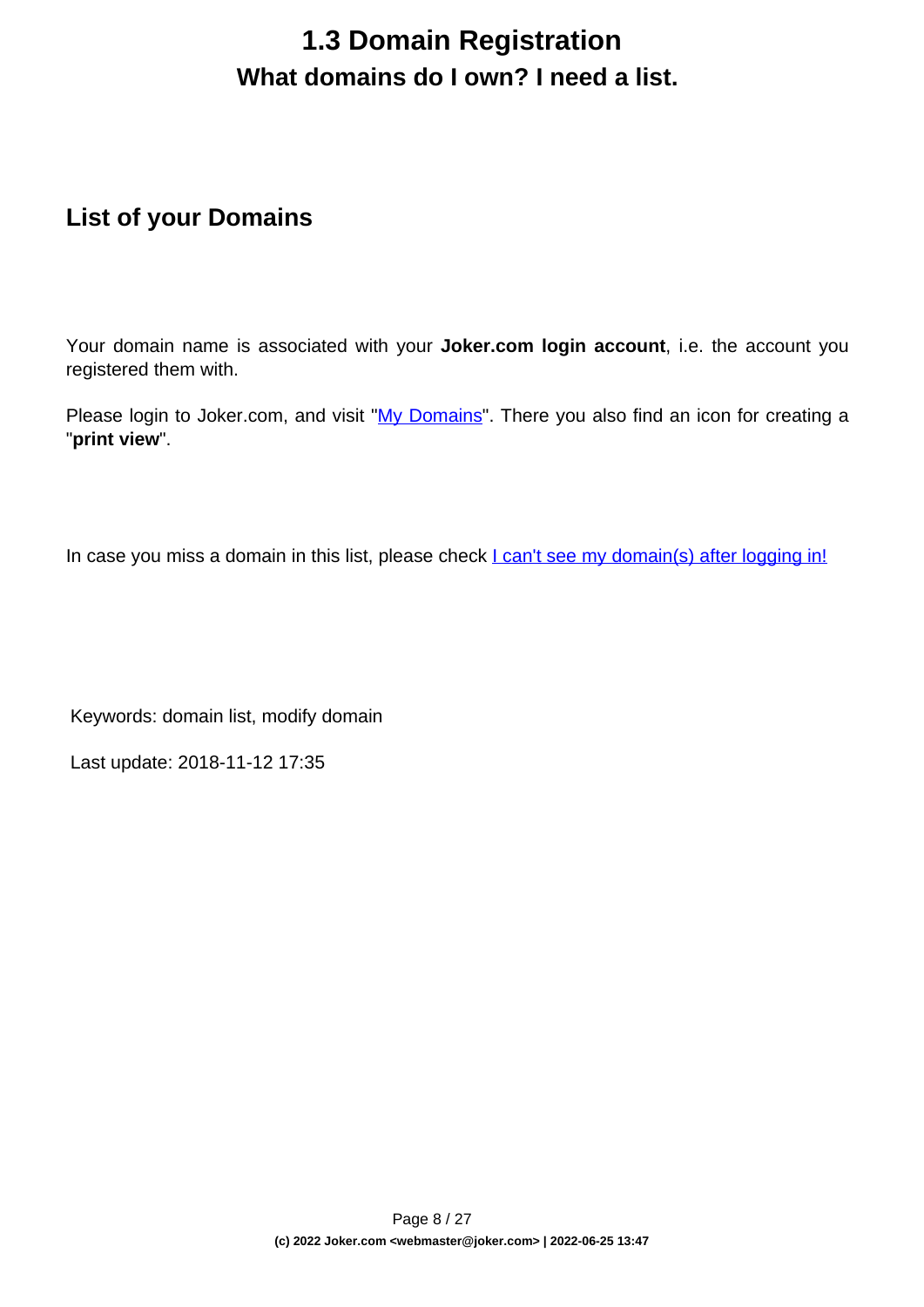### <span id="page-8-0"></span>**1.3 Domain Registration How could I check if my order was successful?**

### **Verify your Domain Order**

If you want to check if your domain has been registered successfully, you may simply wait for the **email notification**. You can also check the domain by querying our 'Search whois', just enter the domain name in question.

 **Remember:** www.my-domain.com is **not** the domain name, it is always my-domain.com (leave out prefixes).

 In case you do not get an acknowledgment of a successful registration, or you get an error instead, then please [contact us](/goto/support)[.](http://joker.com/?mode=support&support_type=intro) 

You may chose topic "domain does not show up".

We will then investigate this issue, and contact you with the results.

Keywords: order, registration, whois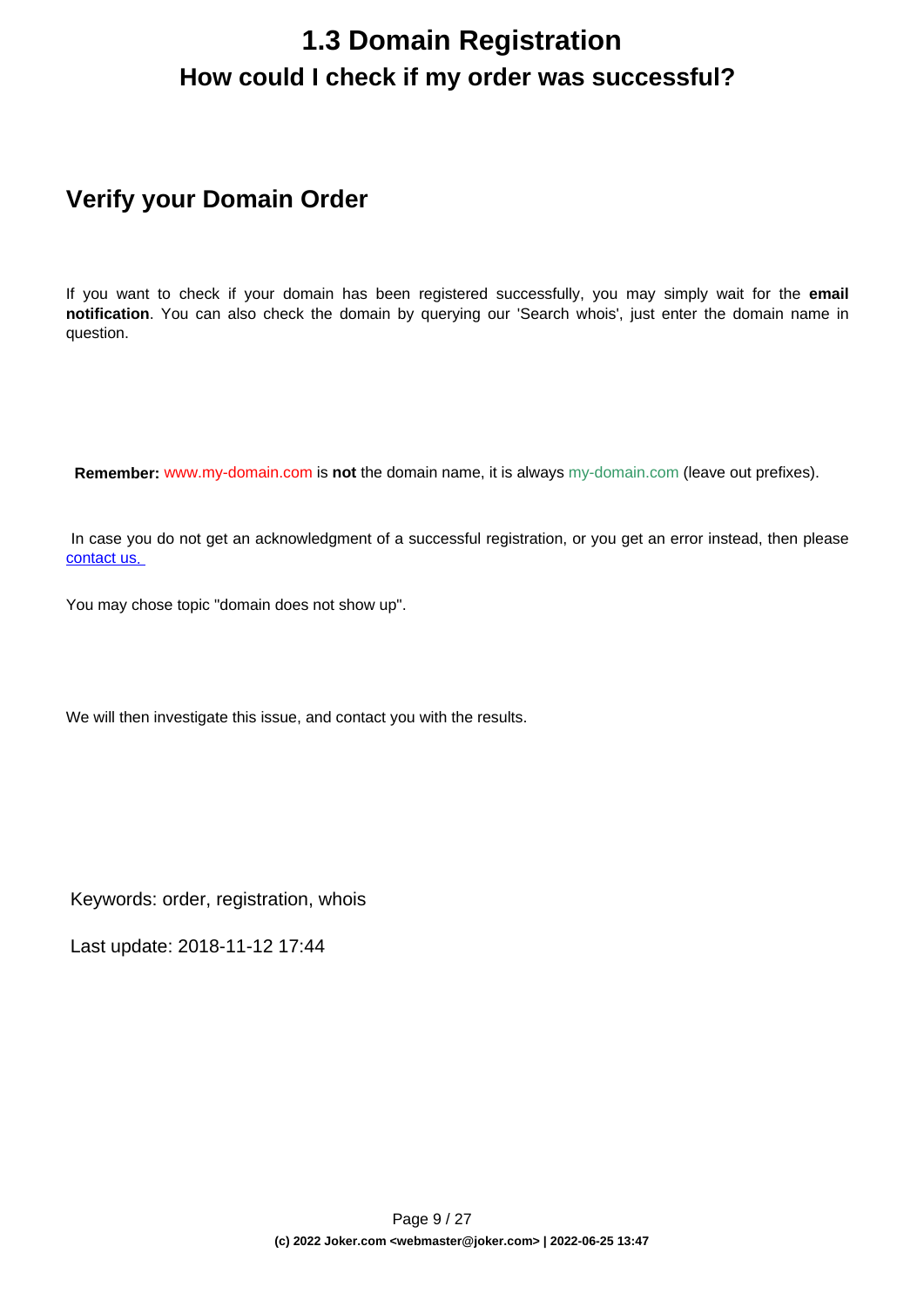## <span id="page-9-0"></span>**1.3 Domain Registration My last order failed (due to a credit card problem). What should I do?**

### **My Order failed / credit card problem**

 If your order has been cancelled for any reason, then this specific domain order request has FAILED. There is no option to 'reactivate' this order request, please start a new order.

The reason for this failure is always written in the email, which is sent after every domain order.

It then **may** happen that you will get an error "The domain is already registered" - then the domain had already been temporarily reserved by your first request.

In this case, please try again a few minutes later, to let the process settle at our side.

If this fails, [please contact us](/goto/support) and provide your order details.

Keywords: order failed, registration problem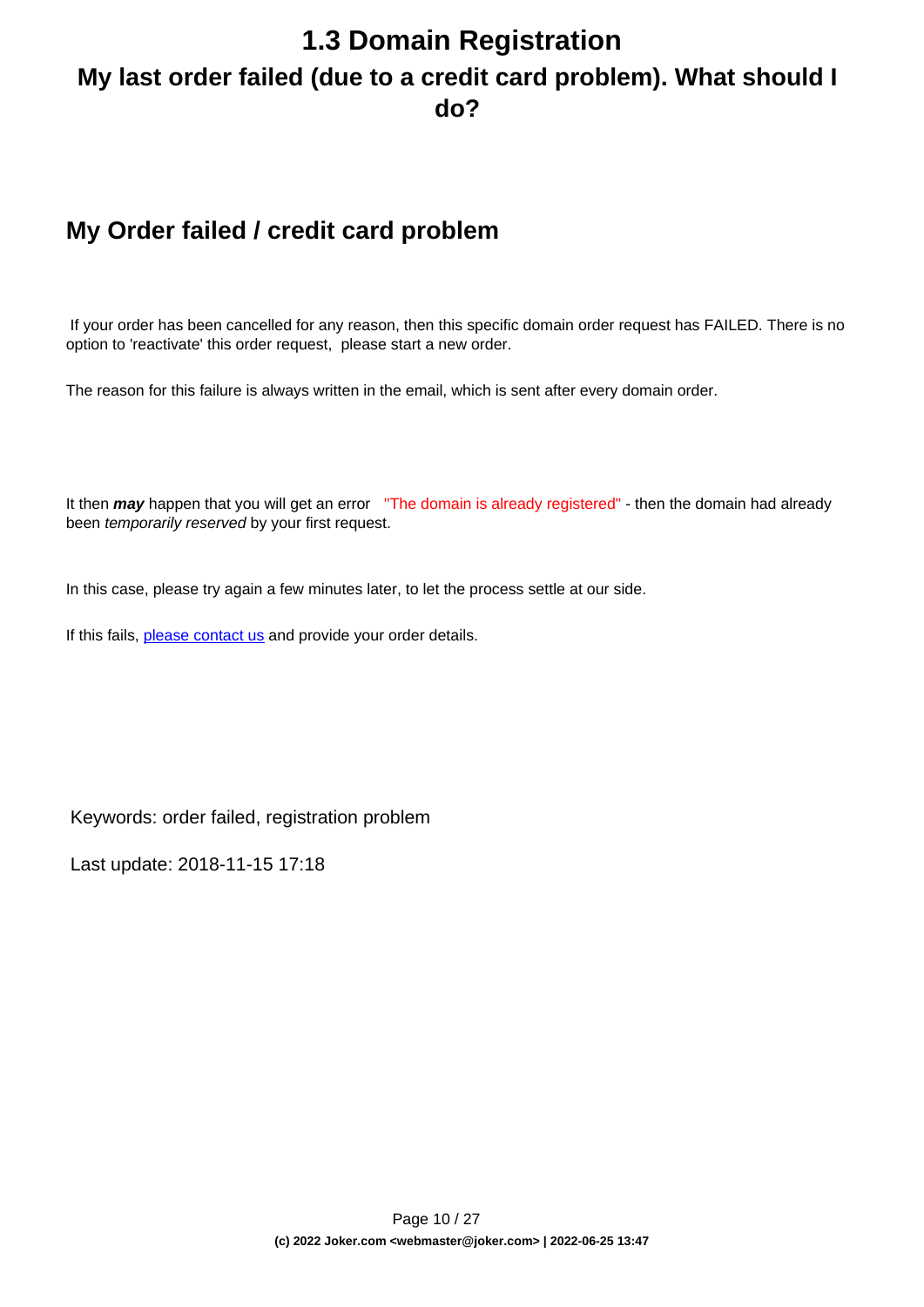## <span id="page-10-0"></span>**1.3 Domain Registration What is a Domain Order with 'Extended settings'?**

#### **Domain Order with 'Extended settings'**

When you chose the option **'Extended settings'** when ordering one or more domains, you will be able to provide more detailed data for the registration process:

- contact editor to provide different contacts
- directly entering contact handles
- nameserver settings

Of course, this always can be configured after the order as well in "[My Domains](/goto/modify)".

Keywords: order, registration, extended settings

Last update: 2018-11-30 16:36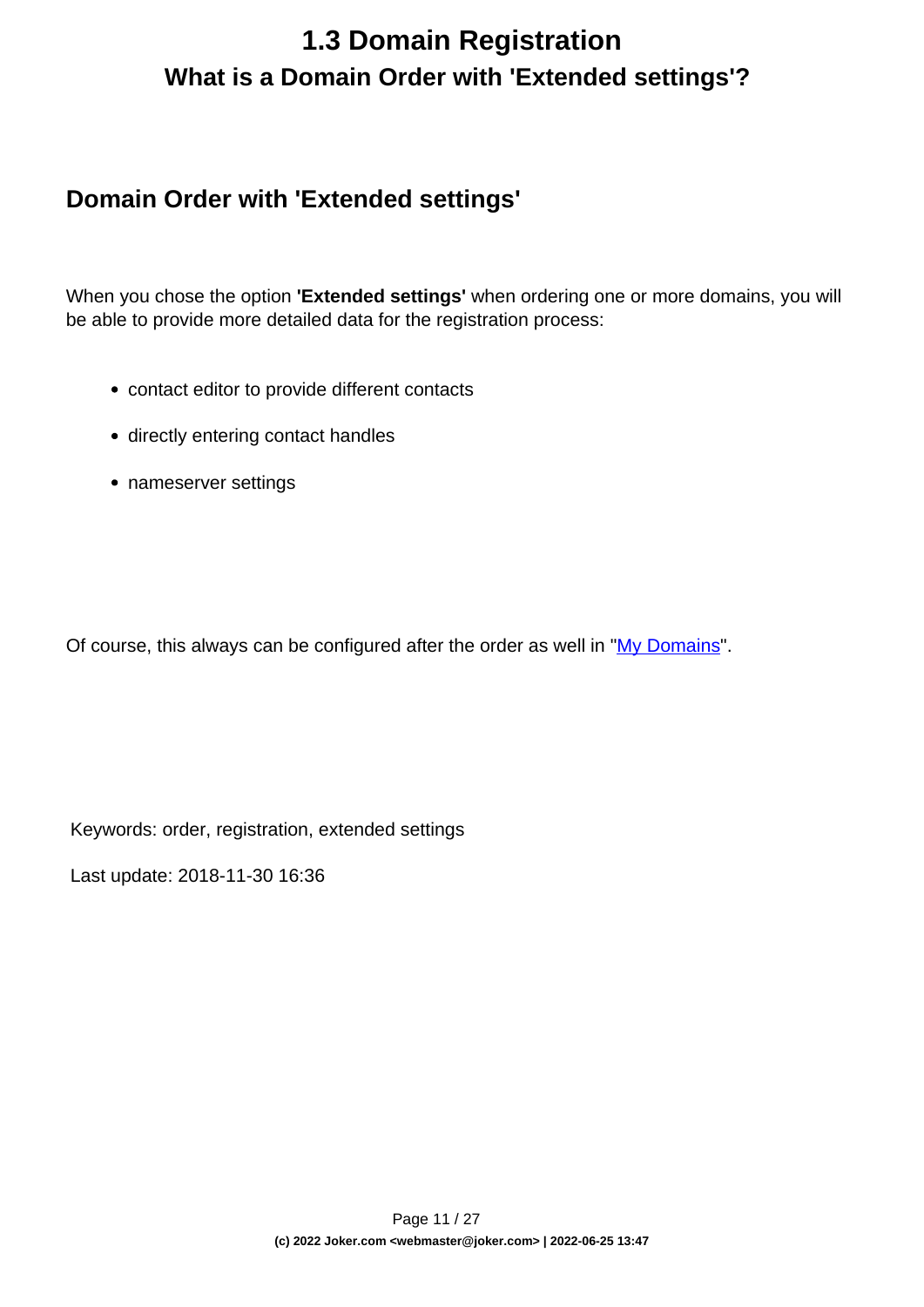## **1.3 Domain Registration What are 'contacts'?**

### <span id="page-11-0"></span>**Contacts**

Associated with each domain, there is a so-called '**Whois record**'. The information within this Whois record is published publicly, and has to be provided by you, the **domain registrant**.

This Whois record - the part which is provided by you - consists of the following contact information:

- owner contact: the official owner of the domain
- admin contact: role in charge of administrative tasks
- tech contact: role for technical tasks, like nameserver
- billing contact: role for questions regarding payments

A contact is a kind of 'template', consisting of an email, name and street address. If you populate a domain with Whois data, you create such a contact (or choose an existing one), and assign this contact to a domain.

You are free to assign individual contacts to each domain, or use a single contact for more than one domain. In this case, it is important to know that **in case you change such a contact afterwards, those changes will apply to all domains which have been assigned this contact**.

**Please note:** These contacts are for published Whois records only. They do not define the usage of your domain, or the persons able to access a domain. To actually grant access rights to other persons than the purchaser of a domain, explicit 'roles' may be granted using the Joker.com domain management in the service zone.

**Important:** You are obliged to enter only valid and true address and identity information for Whois data. This is a requirement of all domain registries.

**As of May, 25th 2018, the european GDPR has been put into effect. As a result, for most domain types (TLDs), by default no Whois contacts are published any more.** 

**Possible exceptions in regard to some TLDs are documented in the terms and conditions of these TLDs.**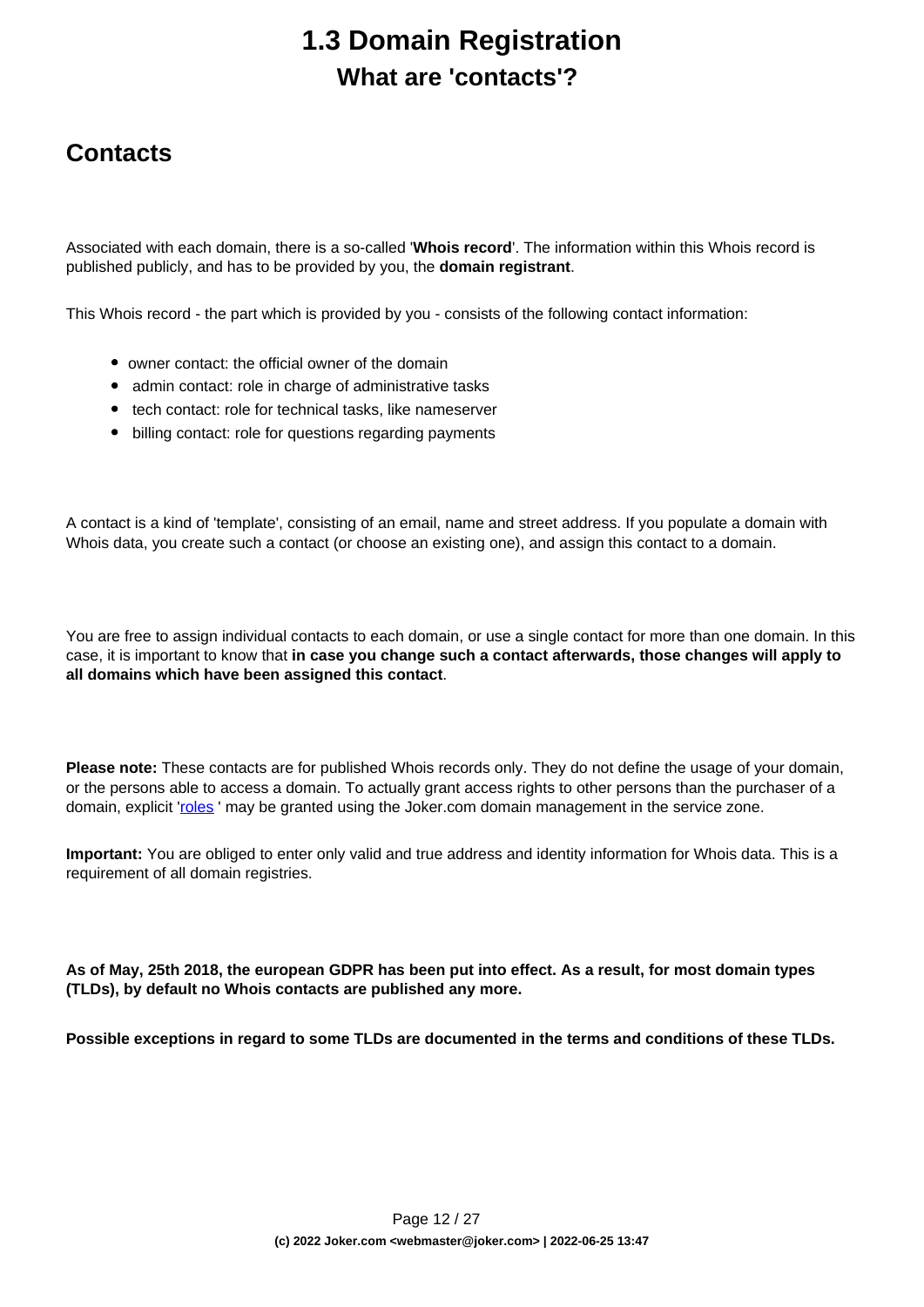Keywords: grant, roles, contacts, whois privacy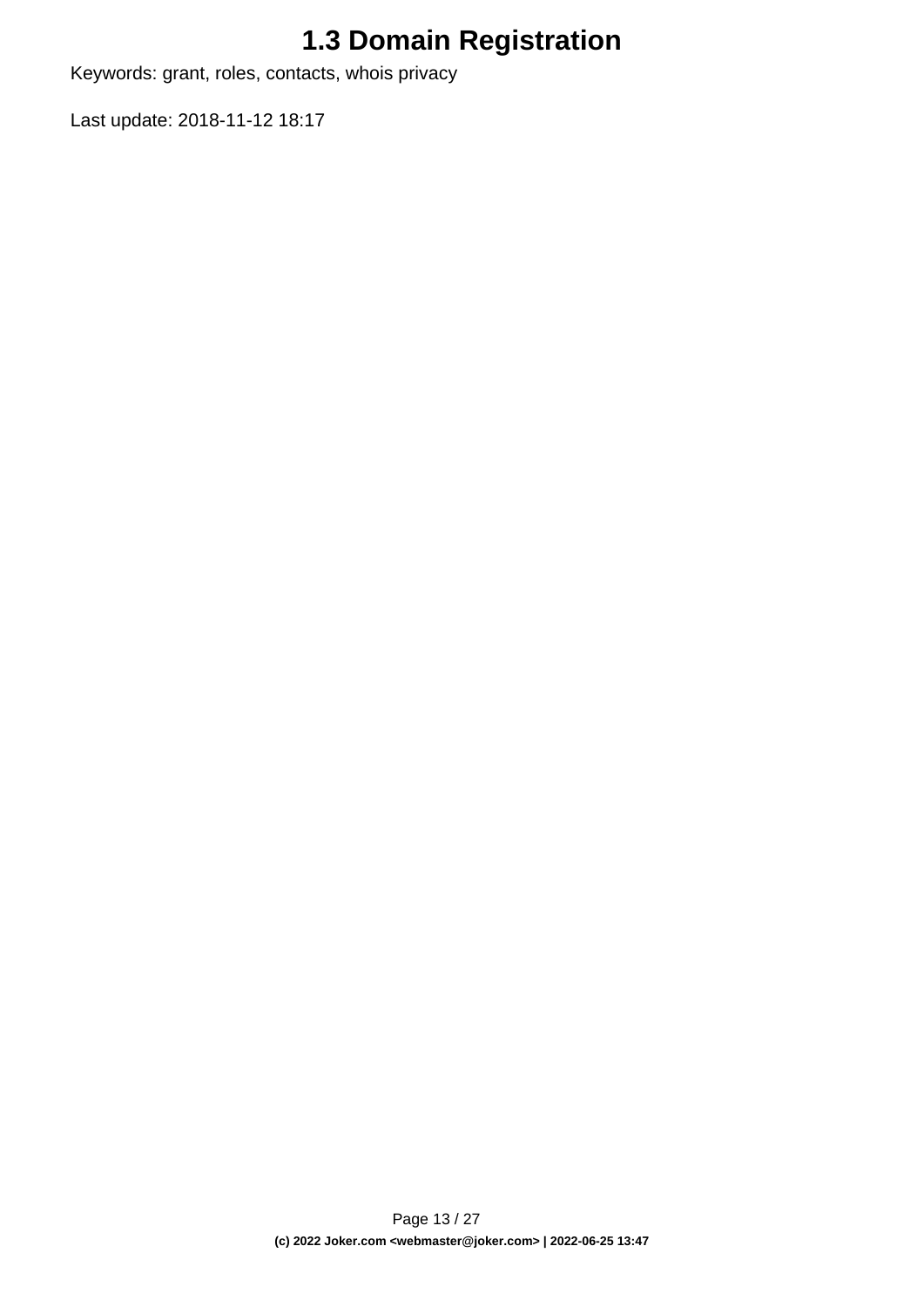## <span id="page-13-0"></span>**1.3 Domain Registration How to grant roles (= grant permissions to others)?**

#### **Roles and Permissions**

You always can **invite** additional individuals (beside you) to **administrate** your domain(s). For this, you can assign so-called "**roles**" to other people, which define what sort of access is granted.

**Important:** These "roles" solely allow to grant access to your domains **within Joker.com**, they do not have any impact on what is shown in Whois as published contacts.

To invite somebody to get access to your domains, a special link is sent to the email address you provide. If the invitee does not already have a Joker.com login, he will get a chance to register when he clicks the link in this email.

Enter a "Description" to name the individual grant, to be able to identify your grants later. You always may issue grants or revoke existing grants in "[My Domains](https://joker.com/goto/szone1)".

**In case you are a Joker.com Reseller**, you may also use additional option '**Direct assignment**' to assign roles. This means, that you can assign a permission to another Joker.com account, which then becomes effective instantly, and no invitation will be sent. This means that with "**Internal Transfer**" and "Direct assignment" **you can move (transfer) domains between different - also your own - Joker.com logins**.

#### **Available roles:**

- **Admin:** Modify domains e.g. Whois data, modify nameservers, modify nameserver records like IP addresses, URL- and mail forwarding; **transfer away or deletion of a granted domain is not possible** for this role, this only can be done by the legal owner (creator) of a domain
- **DNS Admin:** Modify nameservers, modify nameserver records like IP addresses, URL- and mail forwarding
- **Billing:** Renew domains, receive expiry notifications
- **[Resellers only] Internal Transfer/Assignment:** Complete assignment of a domain to another Joker.com user (Internal Transfer). This allows for transfering all claims and permissions on a domain to **another Joker.com user**

**Resellers additionally may use**: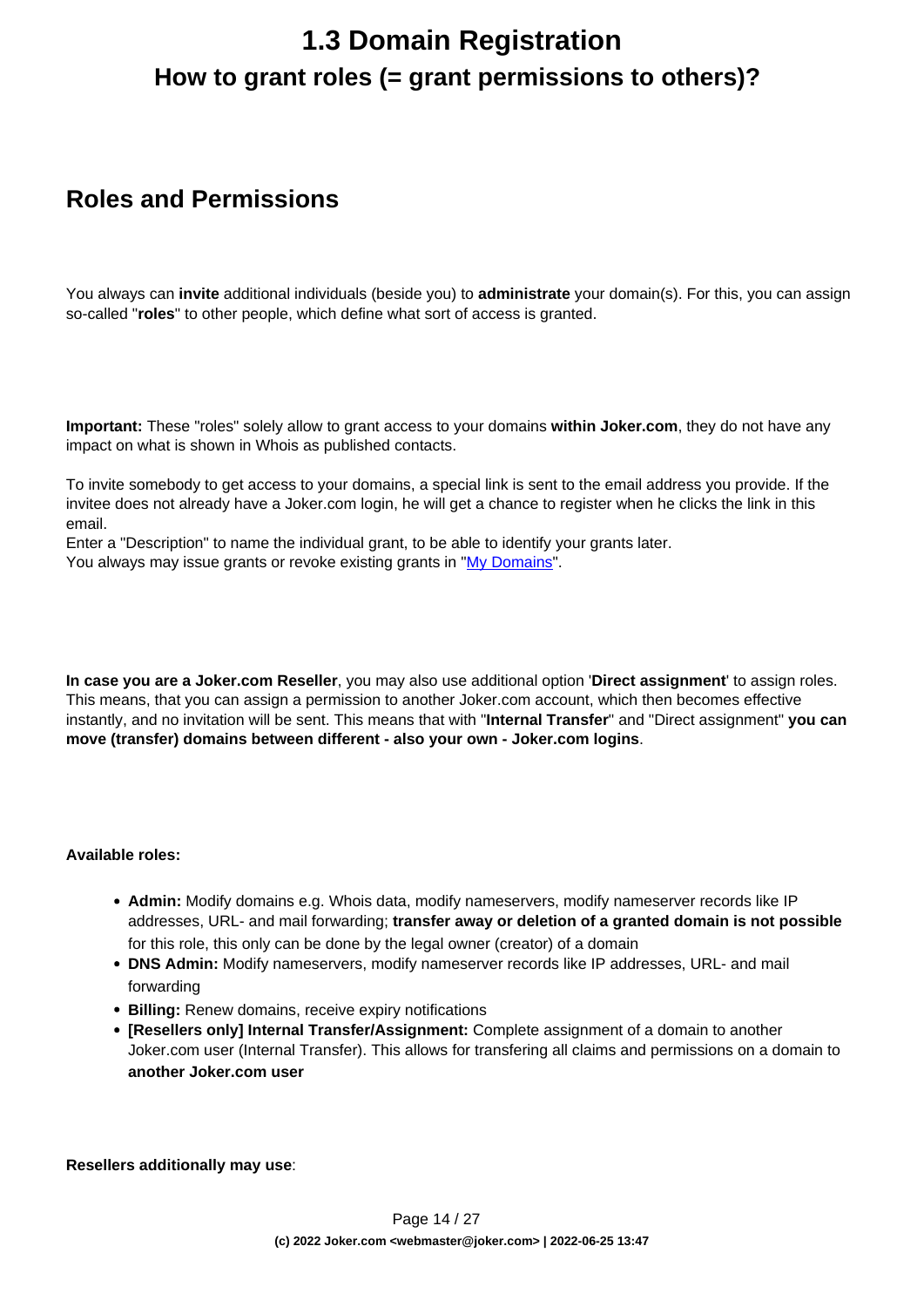option '**Direct assignment**' to not use the invitation process, no invitation will be sent. You have to provide the **receiving user's email address** and his **matching Joker.com User-ID** for this. The Joker.com User-ID is always shown in the upper right after the login name.

Keywords: grant, roles, contacts, permissions, internal transfer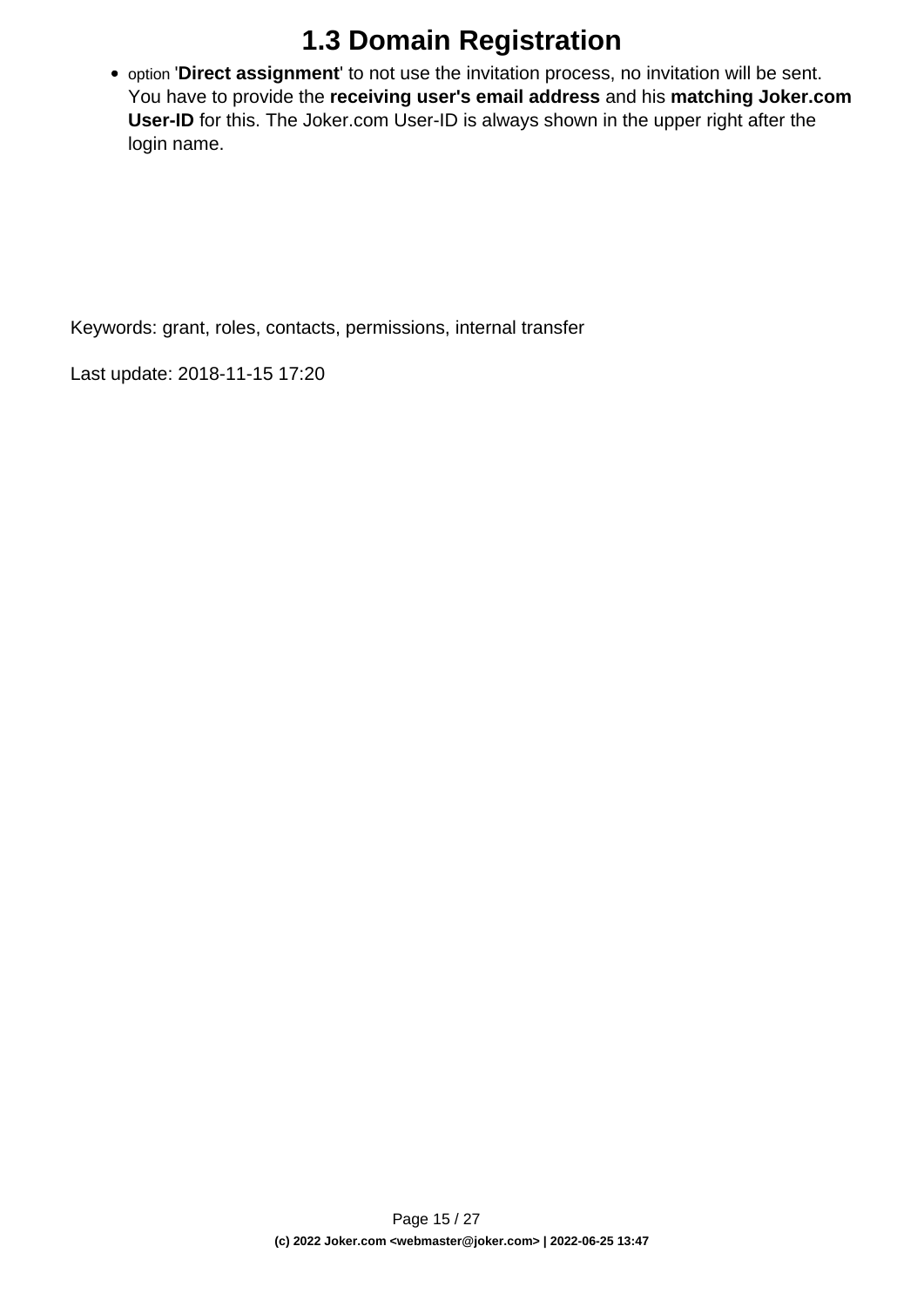### **1.3 Domain Registration DNSSEC Support**

### <span id="page-15-0"></span>**What is DNSSEC**

DNSSEC is the abbreviation for 'Domain Name System Security Extensions'. It is a set of extensions to the domain name system (DNS), basically to allow clients to **verify the authenticity and integrity of DNS records**.

For a domain to make use of DNSSEC, the following is needed:

- the domain type (TLD) needs to support DNSSEC (i.e. the registry)
- the registrar of the domain needs to allow to 'activate' and configure DNSSEC for a domain
- the configured nameservers need to support DNSSEC
- the clients (e.g. browsers) need to make use of DNSSEC

You may have a look at [Wikipedia](http://en.wikipedia.org/wiki/Domain_Name_System_Security_Extensions) or this short [tutorial](https://www.internetsociety.org/deploy360/dnssec/basics/) as starters for reading more about this topics.

#### **DNSSEC Support at Joker.com**

Joker.com enables you to 'activate' and configure DNSSEC for nearly all of your domains - most domain types (TLDs) do support DNSSEC. The only execptions at Joker.com currently are .ws and .cn.

**Please note: Joker.com supports DNSSEC with standard Joker.com name servers** as well as with domains that use **external name servers**.

**1) for Joker.com nameservers:** To enable DNSSEC, please go to ["My Domains"](/goto/modify) and click on ["DNS](/goto/modify_zone)". There you will find the "**Enable DNSSEC**" button. If you then click on "**Save changes**", you are done!

**2) for DNSSEC with own or external name servers:** Please use our instructions [Step-By-Step: How To use](index.php?action=artikel&cat=11&id=503&artlang=en) [DNSSEC with a Joker.com Domain and a DNS Hosting Provider](index.php?action=artikel&cat=11&id=503&artlang=en)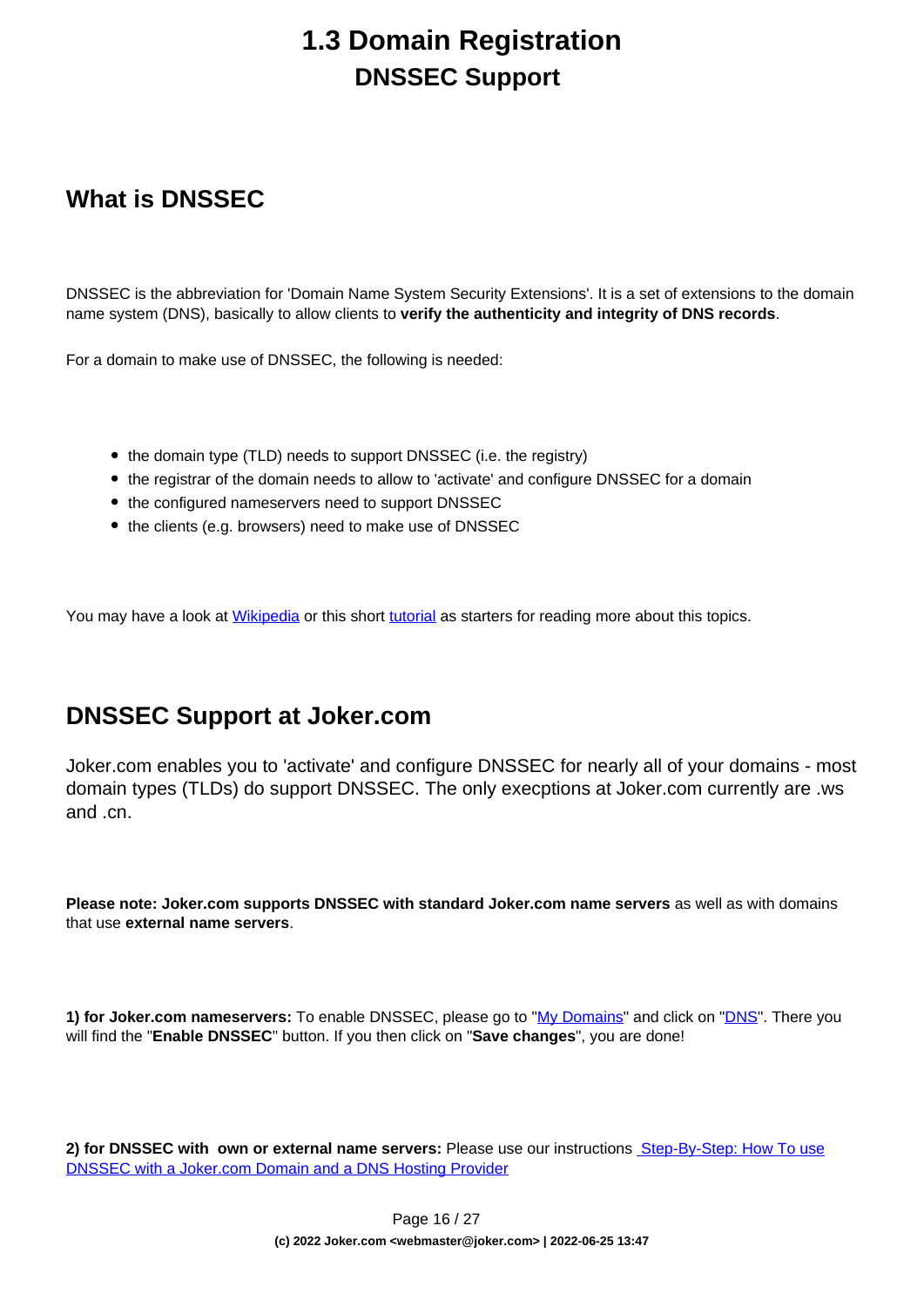To find out if your domain is working properly with DNSSEC, you may use the **DNSSEC Analyzer**.

Resellers will find similar commands to operate DNSSEC using **DMAPI** and **[RPanel](https://rpanel.io)**.

Keywords: dnssec, domain-modify, nameserver, nameservice

Last update: 2019-11-19 11:25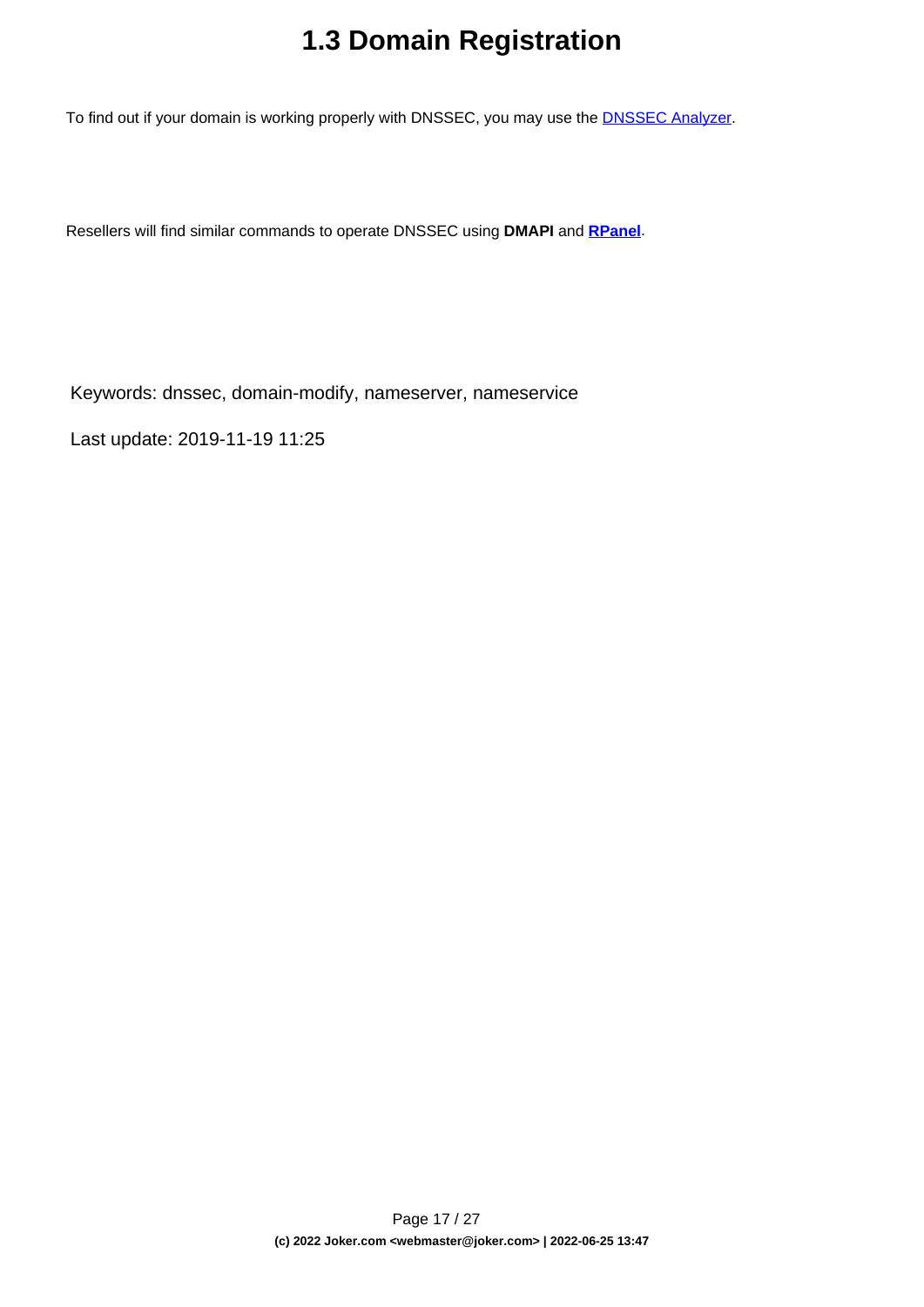## **1.3 Domain Registration Whois Privacy Services**

### <span id="page-17-0"></span>**Secure your Domain Privacy**

As of **May 25th 2018**, most european and all generic domain types (top level domains) have redacted their amount of Whois data which is published to the internet to comply to the european data privacy regulation (**GDPR**).

#### However, **the registrant data still has to be sent to the registries**. **And there are still top level domains which do require the full set of Whois data, and do publish this full set.**

This WHOIS service is available to everyone, and usually includes the name, and sometimes depending on the policy of the responsible registry - also street address and email addresses of the registrant. The use of incorrect, incomplete or fake data is a violation of the registration agreement of the related registry and Joker.com, and may lead to the deletion of the related domain name (please also see 5.c/11.d of Joker.com T&C).

To **protect a registrant from abuse of his data**, proxy-privacy.com through IDPS (International Domain Privacy Services) GmbH - a subsidiary of CSL GmbH - provides privacy protection services, effectively shielding his information and **keeping his data confidential**. By using these services, the registrant is represented by alternate contact data provided by IDPS GmbH, while remaining **compliant** to the registration policies.

The registrant's own data will still be maintained and escrowed by Joker.com, to secure the registrant's ownership of the domain, and to ensure the compliance to ICANN's and registry's policies.

Privacy Services **are available for most gTLD domain names**. The availability of privacy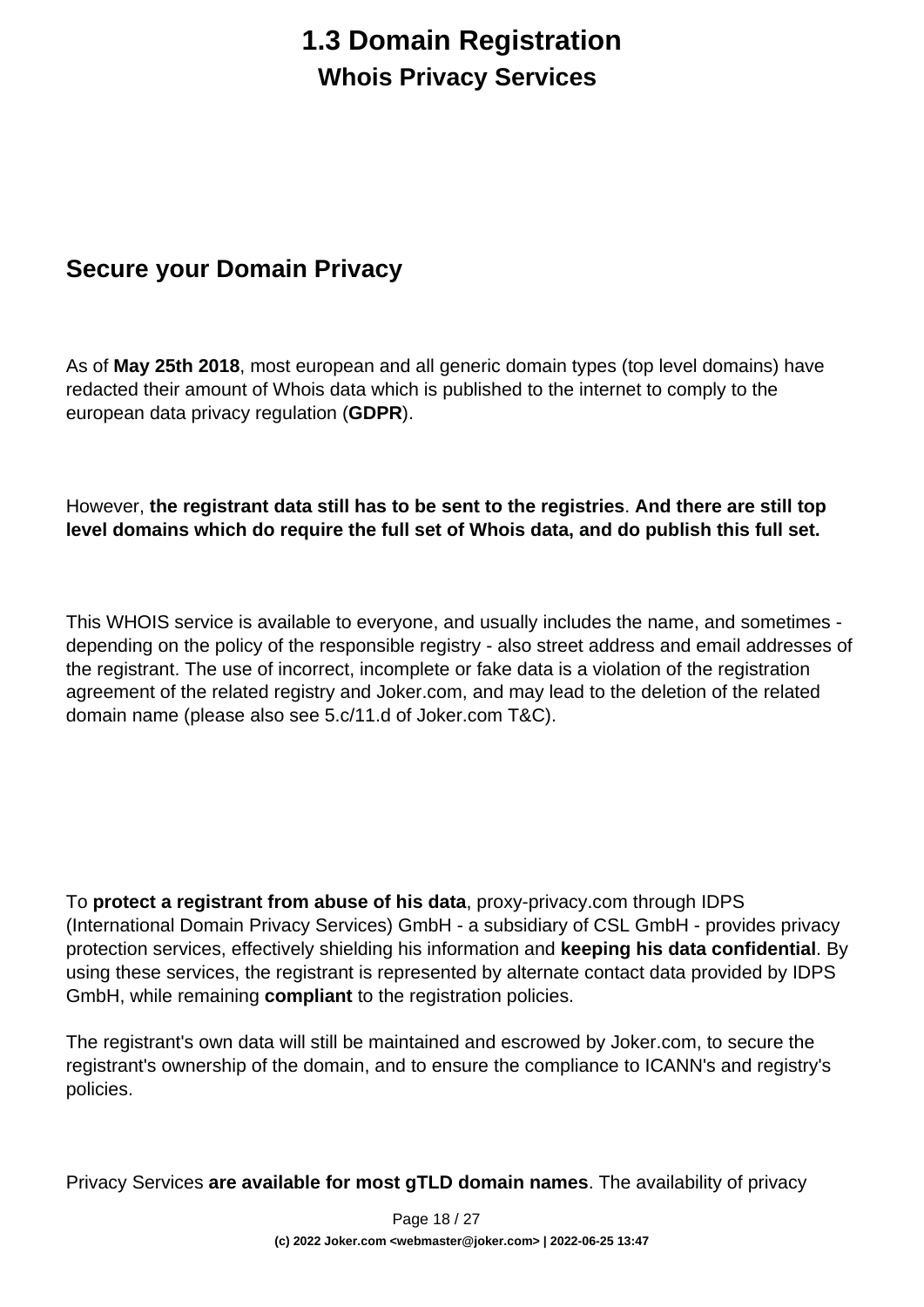).

services is indicated in [price list](https://joker.com/goto/prices) and [domain search](https://joker.com/goto/order) (icon

Here is an example of what privacy service means to a domain name's public Whois output:

|                                                                        | Output <sup>"</sup> | <b>Standard Whois With Privacy Basic With Privacy Pro</b>        |                                                                  |
|------------------------------------------------------------------------|---------------------|------------------------------------------------------------------|------------------------------------------------------------------|
| <b>Registrant Name:</b>                                                | Max Musterman       | Max Musterman                                                    | On behalf of<br>yourdomain.com                                   |
| <b>Registrant</b><br>Organization:                                     | <b>ACME</b>         | <b>ACME</b>                                                      | c/o IDPS International<br>Domain Privacy<br><b>Services GmbH</b> |
| <b>Registrant Street:</b>                                              | Main Street 123     | c/o IDPS International<br>Domain Privacy<br><b>Services GmbH</b> | Hansaallee 191                                                   |
|                                                                        |                     | Hansaallee 191                                                   |                                                                  |
| <b>Registrant City:</b><br><b>Registrant</b><br><b>State/Province:</b> | Foo City<br>ABC     | <b>Duesseldorf</b>                                               | <b>Duesseldorf</b>                                               |
| <b>Registrant Postal</b><br>Code:                                      | 54321               | 40549                                                            | 40549                                                            |
| <b>Registrant Country:</b>                                             | DE                  | <b>DE</b>                                                        | <b>DE</b>                                                        |
| <b>Registrant Phone:</b>                                               | +99.110 12345678    | +49 211 867 67 448                                               | +49 211 867 67 448                                               |
| <b>Registrant Fax:</b>                                                 | +99.110 12345679    | +49 211 867 67 6448                                              | +49 211 867 67 6448                                              |
| <b>Registrant Email:</b>                                               |                     |                                                                  | yourprivatemail@email.35b27c46c3d9040b88135b27c46c3d9040b881     |
|                                                                        | com                 | $fc4f@proxy-$                                                    | fc4f@proxy-                                                      |
|                                                                        |                     | privacy.com                                                      | privacy.com                                                      |

\*) Without WHOIS privacy for non-GDPR-compliant TLDs

Please find all details, conditions and the Acceptable Use Policy here: [proxy-privacy.com](http://proxy-privacy.com)

And here you find all answers on [How to enable Whois Privacy?](index.php?action=artikel&cat=5&id=479&artlang=en)

Page 19 / 27 **(c) 2022 Joker.com <webmaster@joker.com> | 2022-06-25 13:47**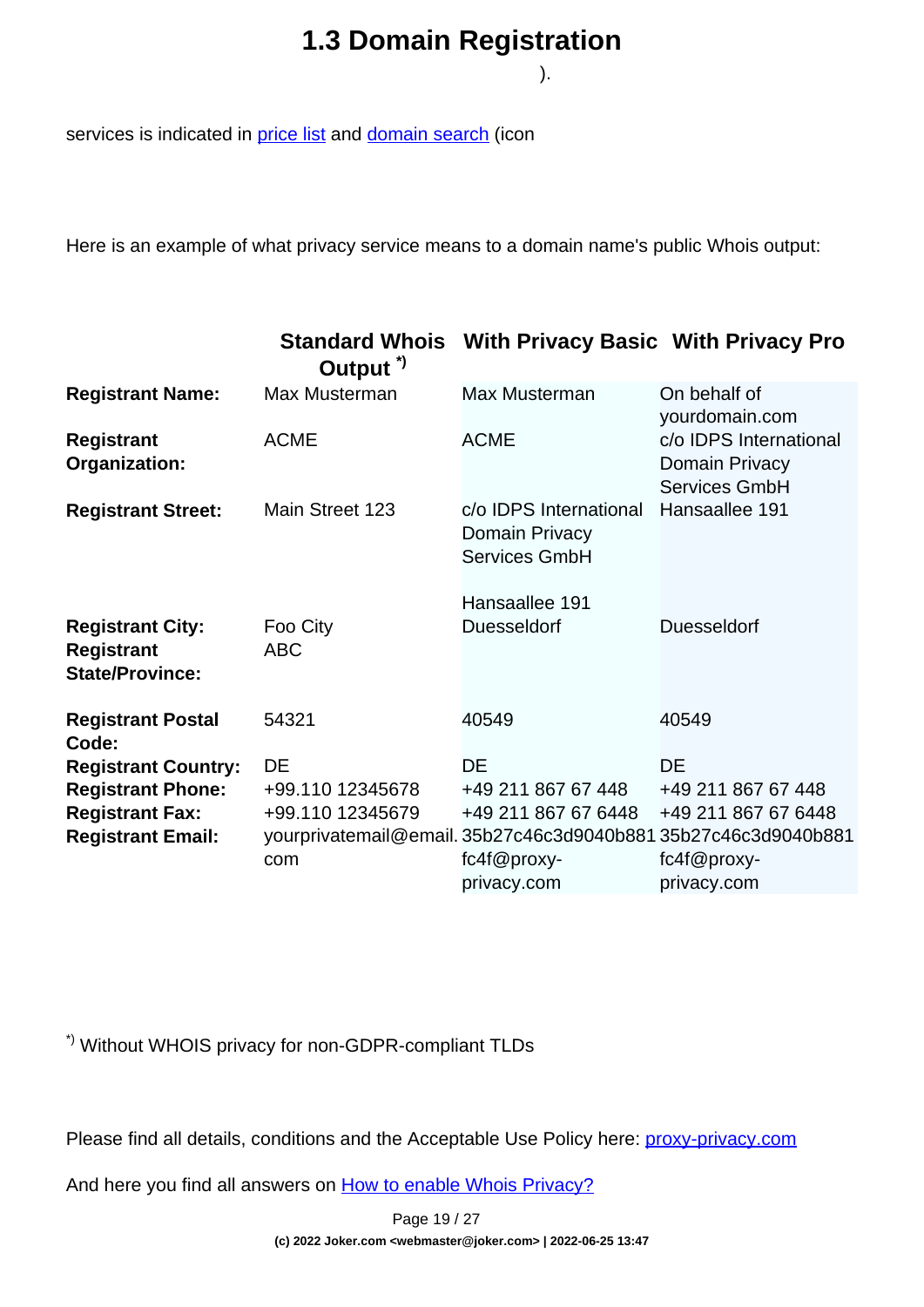Prices are available here: [Joker.com Pricelist](https://joker.com/goto/prices)

#### **Please note:**

- when privacy services are selected, the registrant is still required to provide Joker.com with the correct and valid personal Whois data. This Whois data will be maintained and escrowed (including encryption) by Joker.com to preserve gTLD compliance. **Joker.com does use a german escrow provider for this** (DENIC).
- the registrant and the account holder are at all times enabled to turn on or off (disclose) Whois privacy services on their own.
- when privacy services are acquired together with a transfer to Joker.com, the added term of privacy service will always be one (1) year, plus the remaining term until the domain's day of creation, and it will be charged for one year.
- when privacy services are purchased for already existing domain names, either as an option during renewal of a domain, or as an additional option for an existing domain name, the term of the privacy service will automatically be synchronized with the term of the domain name. Terms of less than **6 months** will be rounded down, above this will be rounded up and charged as an additional year.
- when privacy services are purchased without renewal for the term of an existing domain, the minimum charge will always be one (1) year of the chosen privacy service, even when the remaining term of the domain is less than one year. You should consider a renewal with included privacy option in this case, to avoid eventually shortened privacy terms.

#### **Examples:**

#### **Transfer with privacy service**

Let's say a **.com** domain of you has a remaining term of **5 months**, and you want to transfer it to Joker.com, and you chose **privacy basic** for the transfer.

This would result into

| mandatory 1 year renewal with transfer:                  | <b>USD 13.70</b> |
|----------------------------------------------------------|------------------|
| optional 1 year privacy basic service:                   | USD 1.49         |
| result - 1 year additional domain term, and 17 USD 15.19 |                  |
| months of privacy                                        |                  |

#### **Renew with privacy service (I)**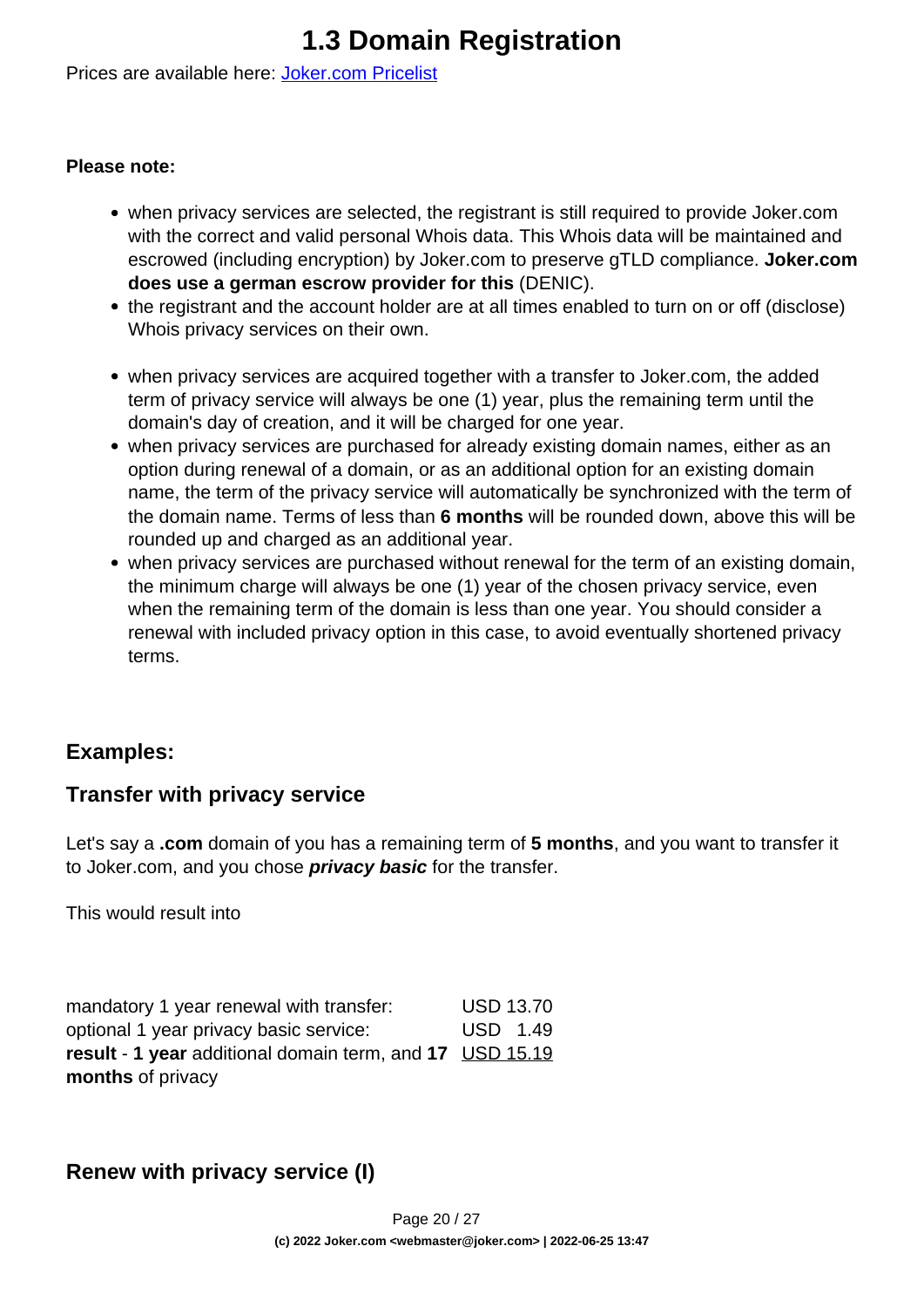Let's say you want to renew a **.com** domain, which is due to expire in **3 months**. With the renew, you want to enable Whois **privacy pro:**

1 year renewal for .com domain: USD 13.70 1 year privacy pro service: USD 2.49 **result** - **1 year** additional domain term, and **15** USD 16.19 **months** of privacy the additional 3 months are "rounded down" - means, they are added, but not charged

#### **Renew with privacy service (II)**

Let's say you want to renew a **.com** domain, which is due to expire in 8 **months**. With the renew, you want to enable Whois **privacy pro**:

| 1 year renewal for .com domain:                                                            | <b>USD 13.70</b> |
|--------------------------------------------------------------------------------------------|------------------|
| 2 years privacy pro service:                                                               | USD 4.98         |
| <b>result - 1 year</b> additional domain term, and 20 USD 18.68                            |                  |
| months of privacy                                                                          |                  |
| the additional 8 months are "rounded up" - means, an additional year of privacy is charged |                  |
|                                                                                            |                  |

#### **Acquire privacy service for an existing domain (I)**

Let's say you own a **.com** domain, which is due to expire in **13 months**. You want to add **privacy pro**:

1 year privacy pro service: USD 2.49 **result** - domain term is unchanged, and **13 months** of privacy USD 2.49 the additional 1 month is "rounded down" - means, they are added, but not charged

#### **Acquire privacy service for an existing domain (II)**

Let's say you own a **.com** domain, which is due to expire in **3 months**. You want to add **privacy pro**; you will get a warning, because the privacy term cannot exceed the domain's term. You should consider using "Renewal" with privacy option in this case: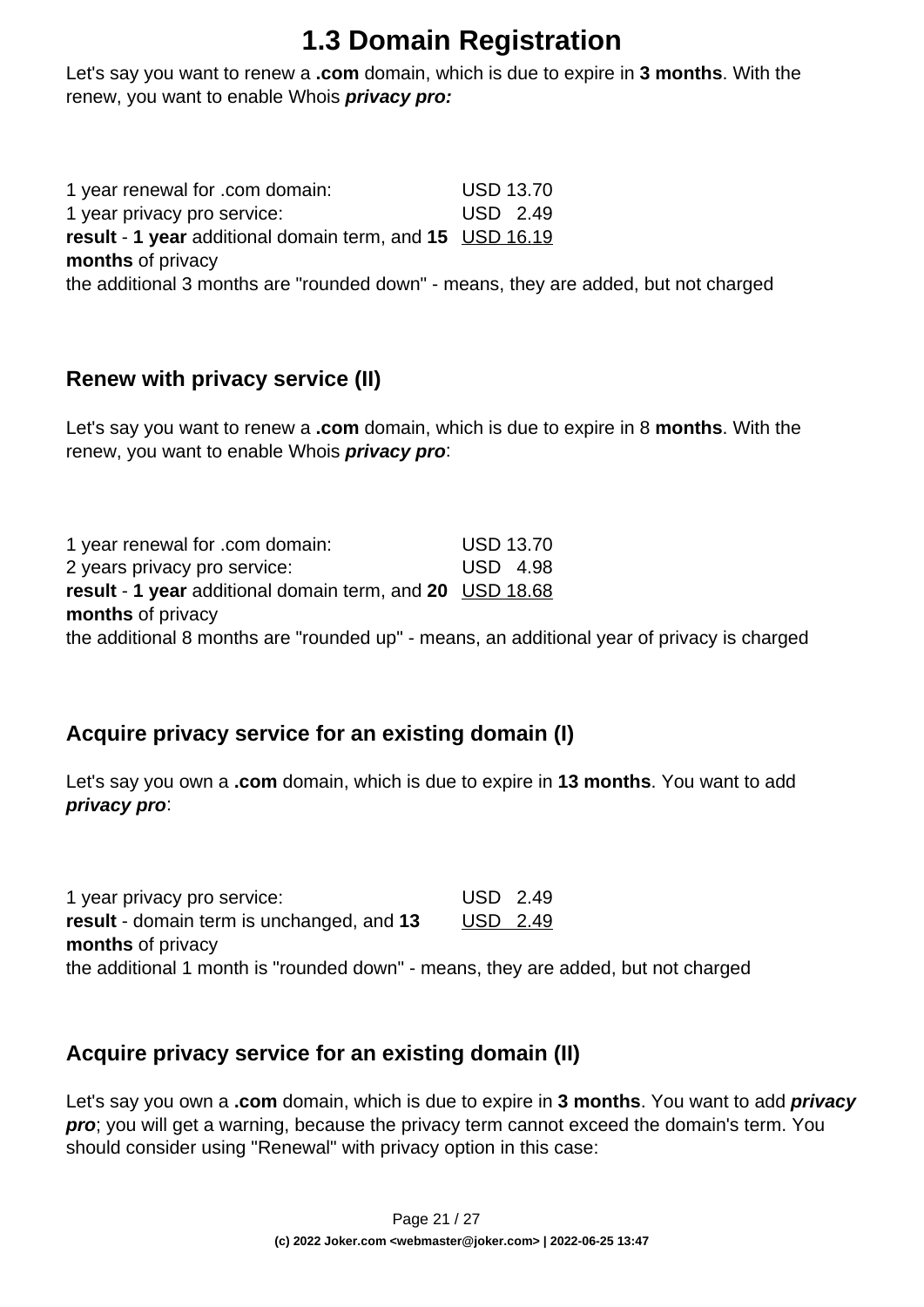1 year privacy pro service: USD 2.49 **result** - domain term is unchanged, and **3 months** of privacy USD 2.49 you will only get 3 months of privacy service - you should consider 'renewal' instead

Keywords: whois privacy, proxy, privacy, registration,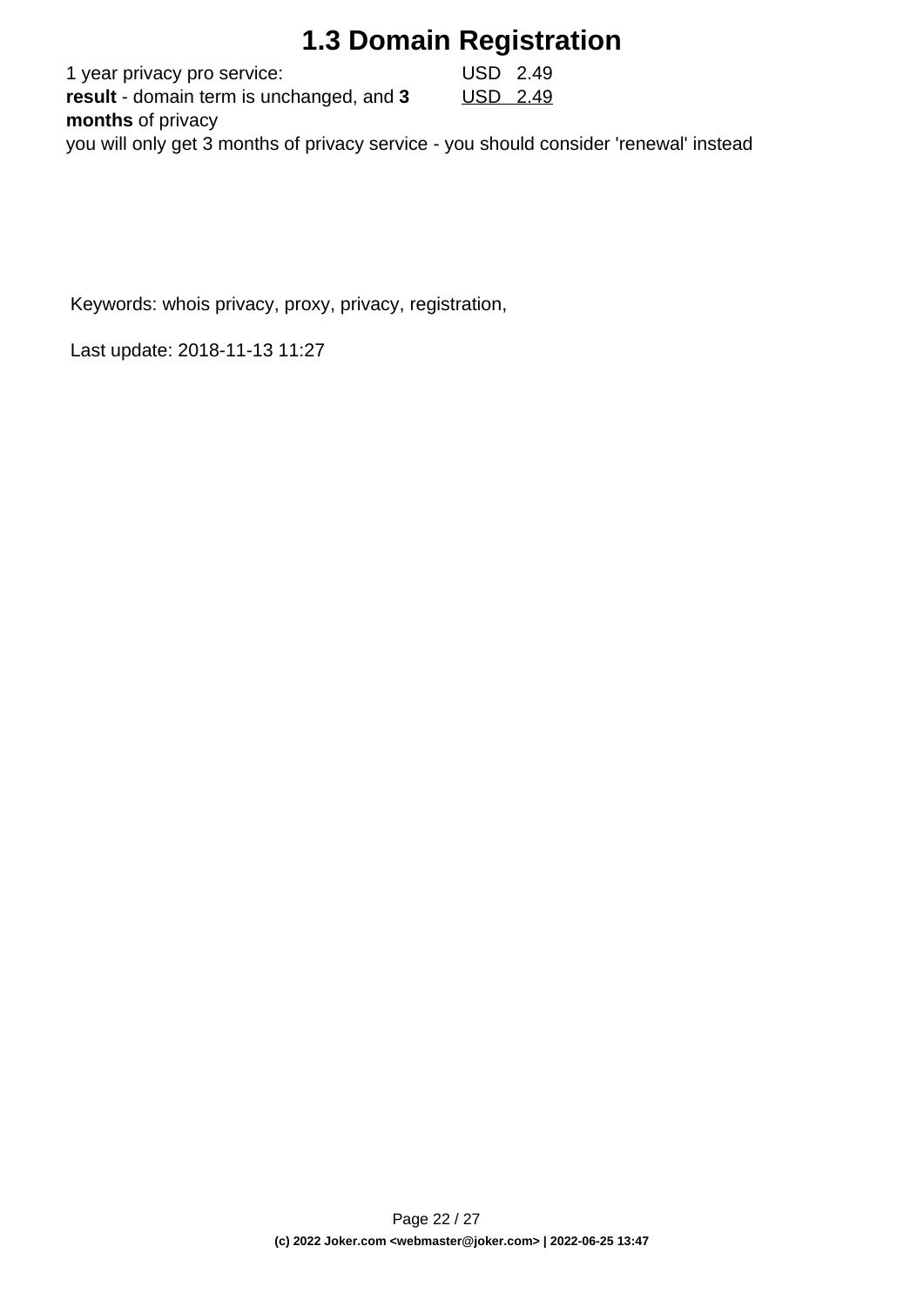## **1.3 Domain Registration How to enable Whois Privacy?**

### <span id="page-22-0"></span>**How to enable Whois Privacy Services**

Whois Privacy Services are available for **most generic top level domains**. The availability is always indicated in Joker.com's [price list](https://joker.com/goto/prices) and also the [domain search](https://joker.com/goto/order).

Privacy Services are available for new domain registrations, transfers and renewals - and they can also be applied to existing domains.

Please find all details about the services, pricing and periods here at [Whois Privacy Services.](index.php?action=artikel&cat=5&id=476&artlang=en)

#### **Enabling Privacy Services for existing Domains**

To order Privacy Services for your existing domains, please either

- click on the **icon** for "modify your domain settings" on the **home page**, right to your domain
- enter the domain name into the field below '**Shortcut to your domains**', click 'Modify Domain'
- **enter the Service zone**, chose 'Domain Settings', click on your domain
- or go directly to 'Domain Settings' [using this Link](https://joker.com/goto/modify)

You will then find the **Privacy** status and options to add within '**Domain Information**':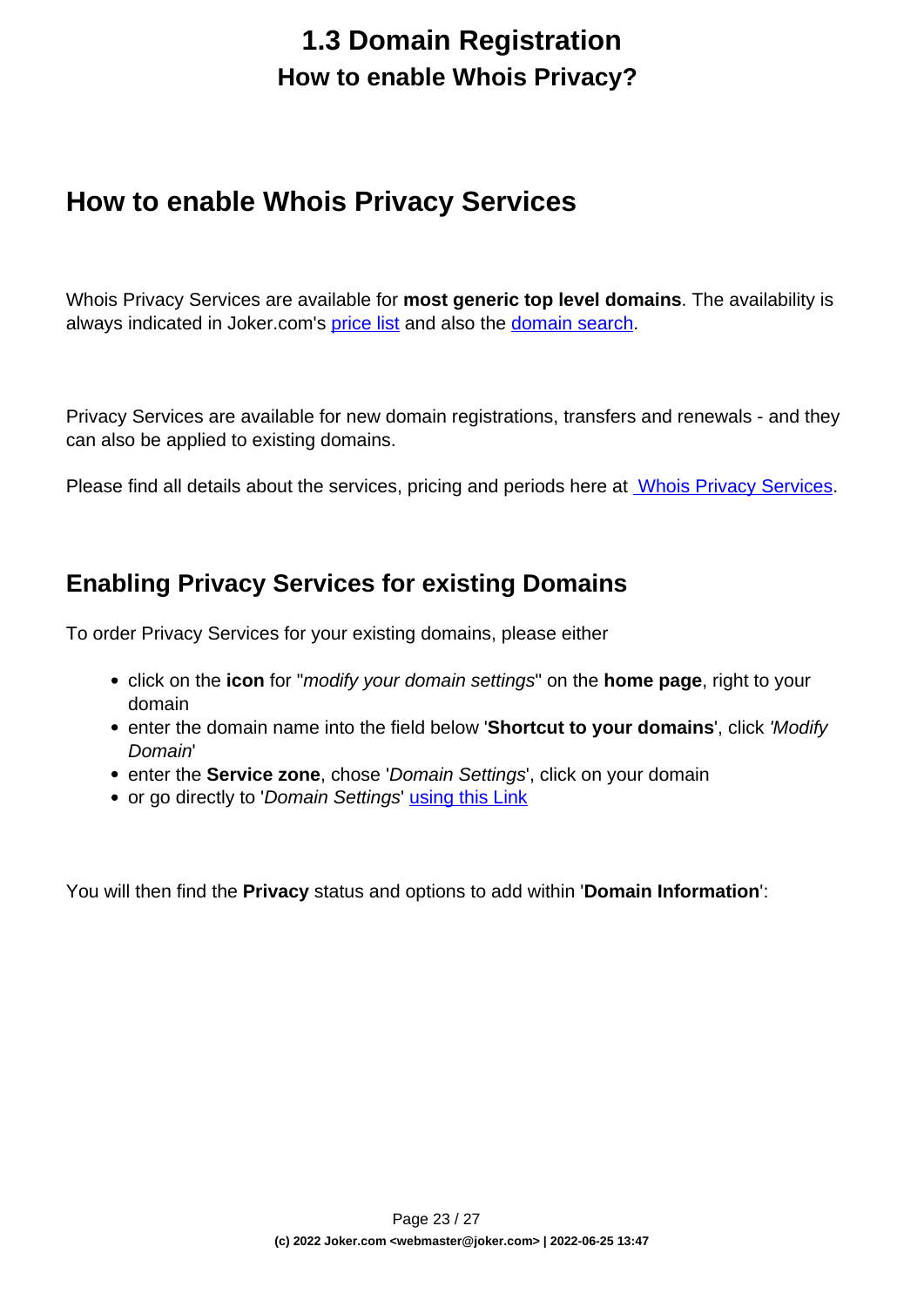#### **Register new Domains with Privacy Services**

To register a new domain with Privacy Services, please add your domain to the cart as usual, and find the new privacy options directly in the cart - simply click on '**Add Privacy**' to select:

### **Renew a Domain and add Privacy Services**

When you renew your domains as usual using "**Renew Domains**" in **Service zone**, or using a direct link on the Joker.com home page, you will find a new renewal dialogue, which offers the Privacy Services for all applicable domains as easy-to-use check boxes: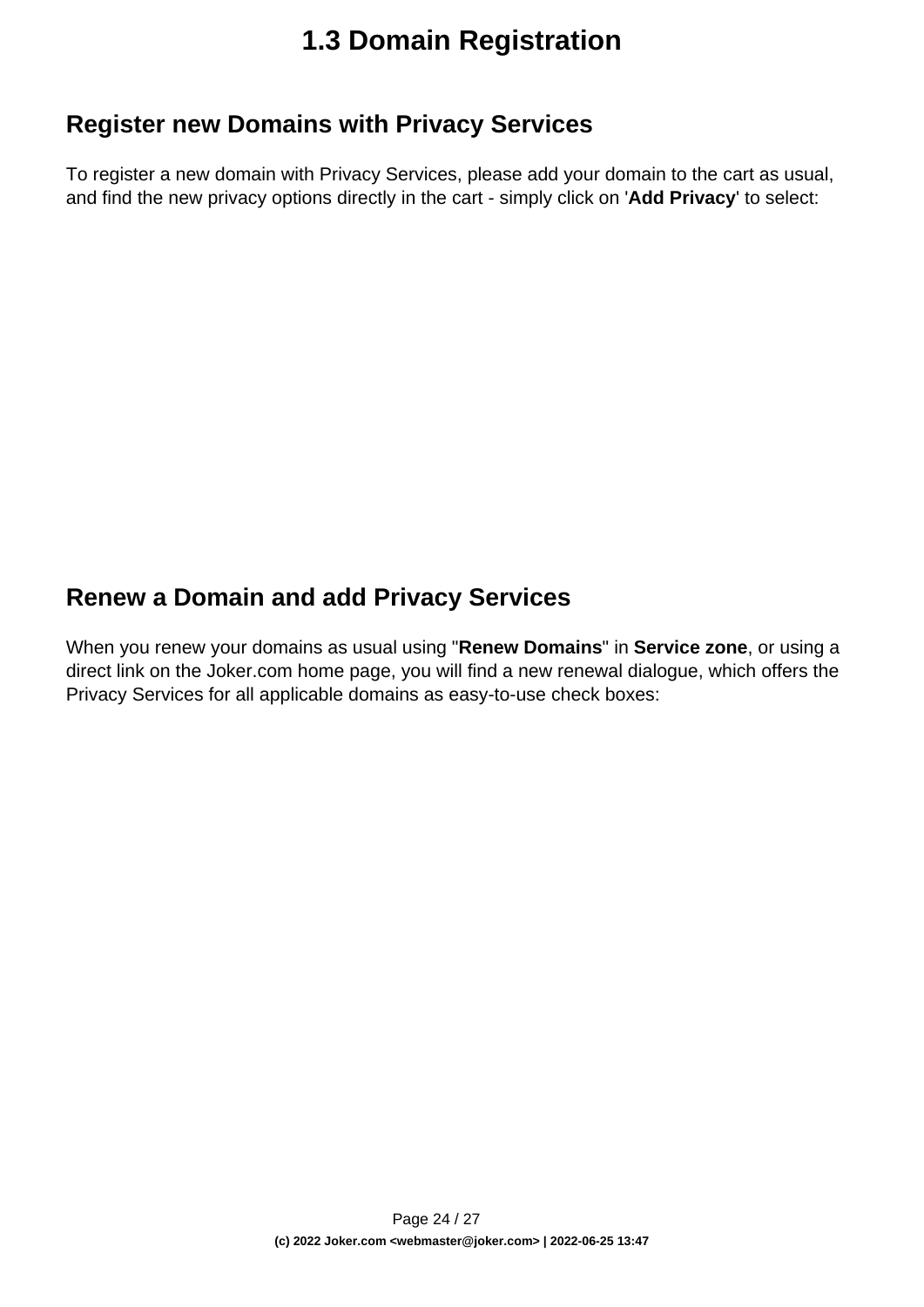### **Transfer a Domain and add Privacy Services**

We now also offer to apply Privacy Services to domains **during a transfer**. This is implemented in such a way, that in case a domain which already used privacy services with the former, losing registrar, the Whois data will **not be disclosed at any time**. To chose privacy options, please start a transfer as usual, and find your choice in section '**Addtional Products**' below the AUTH-ID:

Keywords: whois privacy, proxy,privacy, whois, registration,